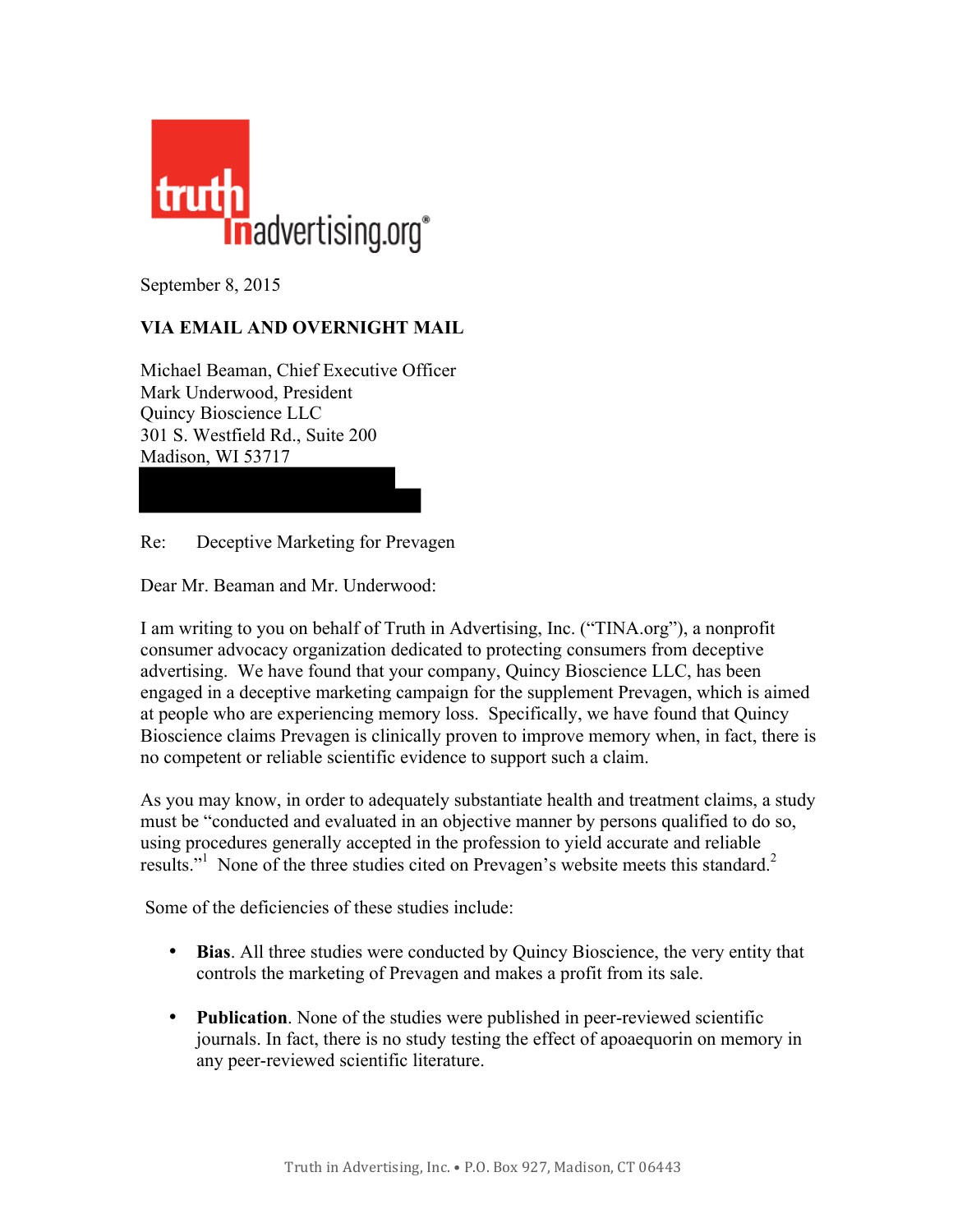- **Control**. Neither 2009 study was conducted with a control, which precludes one from drawing any conclusions about cause and effect.
- **Findings**. The 2011 study the only one of the three that was double-blinded and placebo-controlled – exaggerates the significance of the findings by highlighting the change over time just within the participants who received the synthetic apoaequorin without comparison to the participants who received the placebo. Such a comparison is scientifically meaningless. Further, the study did not find a significant difference between the two groups with regard to cognitive function.
- **Sampling**. Both 2009 studies were based on a small group of participants' (56 and 55, respectively) self-reported responses to just three questions. In short, these two studies amount to nothing more than anecdotal information.
- **Relevance**. One of the 2009 studies *Impact of Prevagen on Sleep Quality –* did not examine memory, but rather the supplement's impact on participants' amount of sleep, the amount of times they wake up at night, and the quality of their sleep. Thus, its findings are irrelevant to Quincy's claims regarding Prevagen's effect on memory.

Moreover, TINA.org has consulted with an expert in nutrition and supplements at Columbia University Medical Center who opined, among other things, that Quincy Bioscience's studies do not support the marketing claims it is making with regard to Prevagen.

Based on this information, we intend to notify the Federal Trade Commission that Quincy Bioscience LLC is deceptively marketing Prevagen, unless, by **September 16, 2015**, you show us that you have fully corrected the issues described above across all of Quincy Bioscience's marketing materials and that you have made every effort to alert your Prevagen customers of these issues.

Sincerely,

fmith

Laura Smith, Esq. Legal Director Truth in Advertising, Inc.